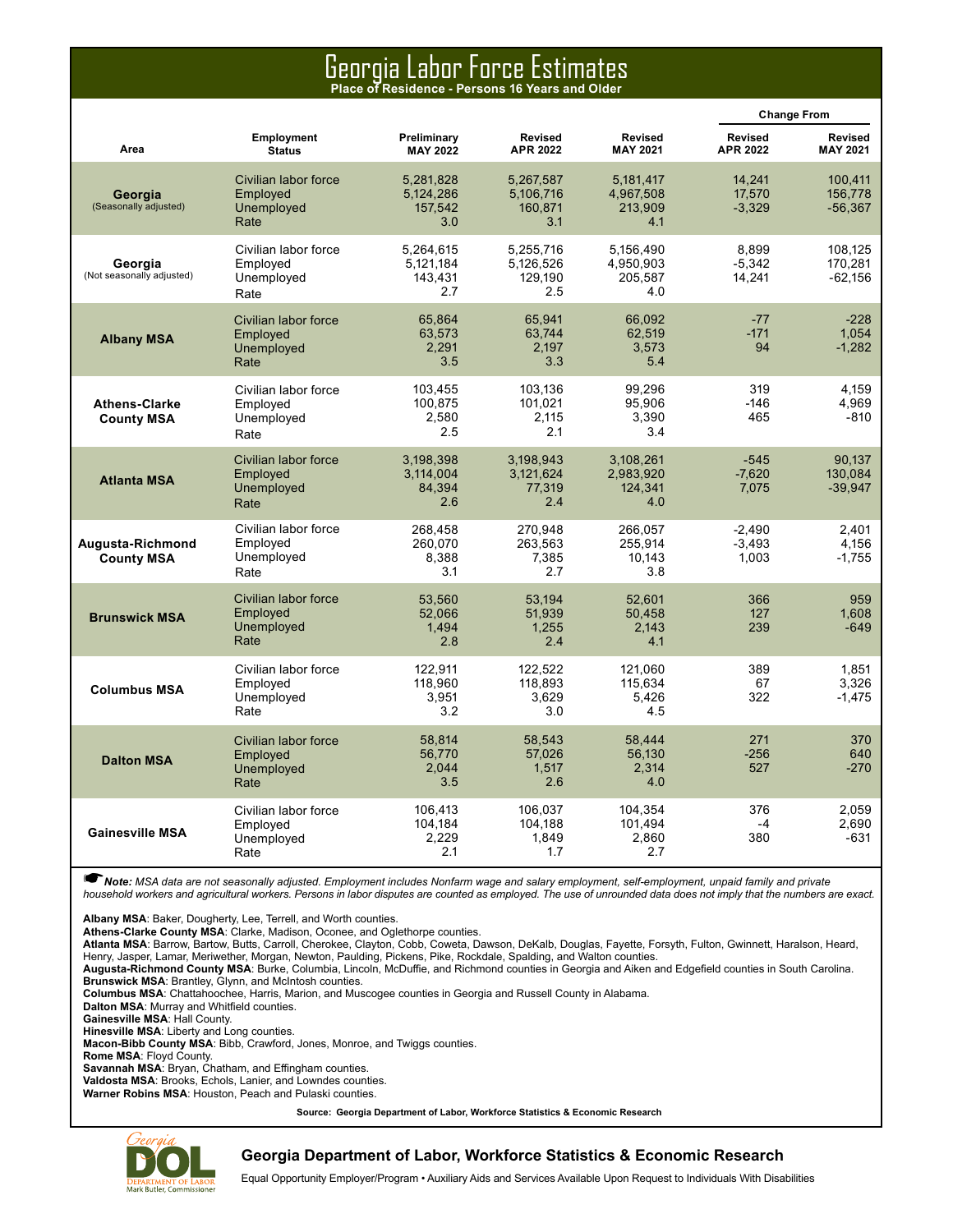### Georgia Labor Force Estimates **Place of Residence - Persons 16 Years and Older**

|                                 |                                                        |                                    |                                    |                                    |                                   | <b>Change From</b>         |
|---------------------------------|--------------------------------------------------------|------------------------------------|------------------------------------|------------------------------------|-----------------------------------|----------------------------|
| Area                            | Employment<br><b>Status</b>                            | Preliminary<br><b>MAY 2022</b>     | <b>Revised</b><br><b>APR 2022</b>  | <b>Revised</b><br><b>MAY 2021</b>  | <b>Revised</b><br><b>APR 2022</b> | Revised<br><b>MAY 2021</b> |
| <b>Hinesville MSA</b>           | Civilian labor force<br>Employed<br>Unemployed<br>Rate | 34.778<br>33.779<br>999<br>2.9     | 34.791<br>33,885<br>906<br>2.6     | 34.835<br>33,528<br>1.307<br>3.8   | $-13$<br>$-106$<br>93             | $-57$<br>251<br>$-308$     |
| Macon-Bibb<br><b>County MSA</b> | Civilian labor force<br>Employed<br>Unemployed<br>Rate | 103.541<br>100.394<br>3.147<br>3.0 | 103.105<br>100.233<br>2.872<br>2.8 | 101.889<br>97.214<br>4.675<br>4.6  | 436<br>161<br>275                 | 1.652<br>3.180<br>$-1,528$ |
| <b>Rome MSA</b>                 | Civilian labor force<br>Employed<br>Unemployed<br>Rate | 43.712<br>42.499<br>1.213<br>2.8   | 43.785<br>42.736<br>1.049<br>2.4   | 43.824<br>42.190<br>1.634<br>3.7   | $-73$<br>$-237$<br>164            | $-112$<br>309<br>$-421$    |
| Savannah MSA                    | Civilian labor force<br>Employed<br>Unemployed<br>Rate | 200,968<br>195.718<br>5.250<br>2.6 | 200,610<br>195.812<br>4.798<br>2.4 | 196,566<br>188.594<br>7.972<br>4.1 | 358<br>$-94$<br>452               | 4,402<br>7.124<br>$-2.722$ |
| <b>Valdosta MSA</b>             | Civilian labor force<br>Employed<br>Unemployed<br>Rate | 63.834<br>62.039<br>1.795<br>2.8   | 63.683<br>62.145<br>1.538<br>2.4   | 64,136<br>61,455<br>2.681<br>4.2   | 151<br>$-106$<br>257              | $-302$<br>584<br>$-886$    |
| <b>Warner Robins MSA</b>        | Civilian labor force<br>Employed<br>Unemployed<br>Rate | 87,467<br>85.076<br>2.391<br>2.7   | 87,400<br>85.346<br>2.054<br>2.4   | 87.694<br>84.406<br>3.288<br>3.7   | 67<br>$-270$<br>337               | $-227$<br>670<br>$-897$    |

### United States Labor Force Estimates **Place of Residence - Persons 16 Years and Older**

|                                                      | Employment                                             |                                                |                                                |                                                | <b>Change From</b>           |                                        |  |  |
|------------------------------------------------------|--------------------------------------------------------|------------------------------------------------|------------------------------------------------|------------------------------------------------|------------------------------|----------------------------------------|--|--|
| Area                                                 | <b>Status</b>                                          | <b>MAY 2022</b>                                | <b>APR 2022</b>                                | <b>MAY 2021</b>                                | <b>APR 2022</b>              | <b>MAY 2021</b>                        |  |  |
| <b>United States</b><br>(Seasonally adjusted)        | Civilian labor force<br>Employed<br>Unemployed<br>Rate | 164,376,000<br>158,426,000<br>5,950,000<br>3.6 | 164.046.000<br>158,105,000<br>5.941.000<br>3.6 | 160.801.000<br>151,550,000<br>9.251.000<br>5.8 | 330.000<br>321,000<br>9.000  | 3,575,000<br>6,876,000<br>$-3,301,000$ |  |  |
| <b>United States</b><br>(Not Seasonally<br>adjusted) | Civilian labor force<br>Employed<br>Unemployed<br>Rate | 164.157.000<br>158.609.000<br>5.548.000<br>3.4 | 163.449.000<br>157.991.000<br>5.458.000<br>3.3 | 160.607.000<br>151.778.000<br>8,829,000<br>5.5 | 708.000<br>618.000<br>90.000 | 3.550.000<br>6.831.000<br>$-3.281.000$ |  |  |

☛*Note: MSA data are not seasonally adjusted. Employment includes Nonfarm wage and salary employment, self-employment, unpaid family and private*  household workers and agricultural workers. Persons in labor disputes are counted as employed. The use of unrounded data does not imply that the numbers are *exact.* 

**Albany MSA**: Baker, Dougherty, Lee, Terrell, and Worth counties.

**Athens-Clarke County MSA**: Clarke, Madison, Oconee, and Oglethorpe counties.

**Atlanta MSA**: Barrow, Bartow, Butts, Carroll, Cherokee, Clayton, Cobb, Coweta, Dawson, DeKalb, Douglas, Fayette, Forsyth, Fulton, Gwinnett, Haralson, Heard, Henry, Jasper, Lamar, Meriwether, Morgan, Newton, Paulding, Pickens, Pike, Rockdale, Spalding, and Walton counties.

**Augusta-Richmond County MSA**: Burke, Columbia, Lincoln, McDuffie, and Richmond counties in Georgia and Aiken and Edgefield counties in South Carolina. **Brunswick MSA**: Brantley, Glynn, and McIntosh counties.

**Columbus MSA**: Chattahoochee, Harris, Marion, and Muscogee counties in Georgia and Russell County in Alabama.

**Dalton MSA**: Murray and Whitfield counties. **Gainesville MSA**: Hall County.

**Hinesville MSA**: Liberty and Long counties.

**Macon-Bibb County MSA**: Bibb, Crawford, Jones, Monroe, and Twiggs counties.

**Rome MSA**: Floyd County.

**Savannah MSA**: Bryan, Chatham, and Effingham counties.

**Valdosta MSA**: Brooks, Echols, Lanier, and Lowndes counties.

**Warner Robins MSA**: Houston, Peach and Pulaski counties.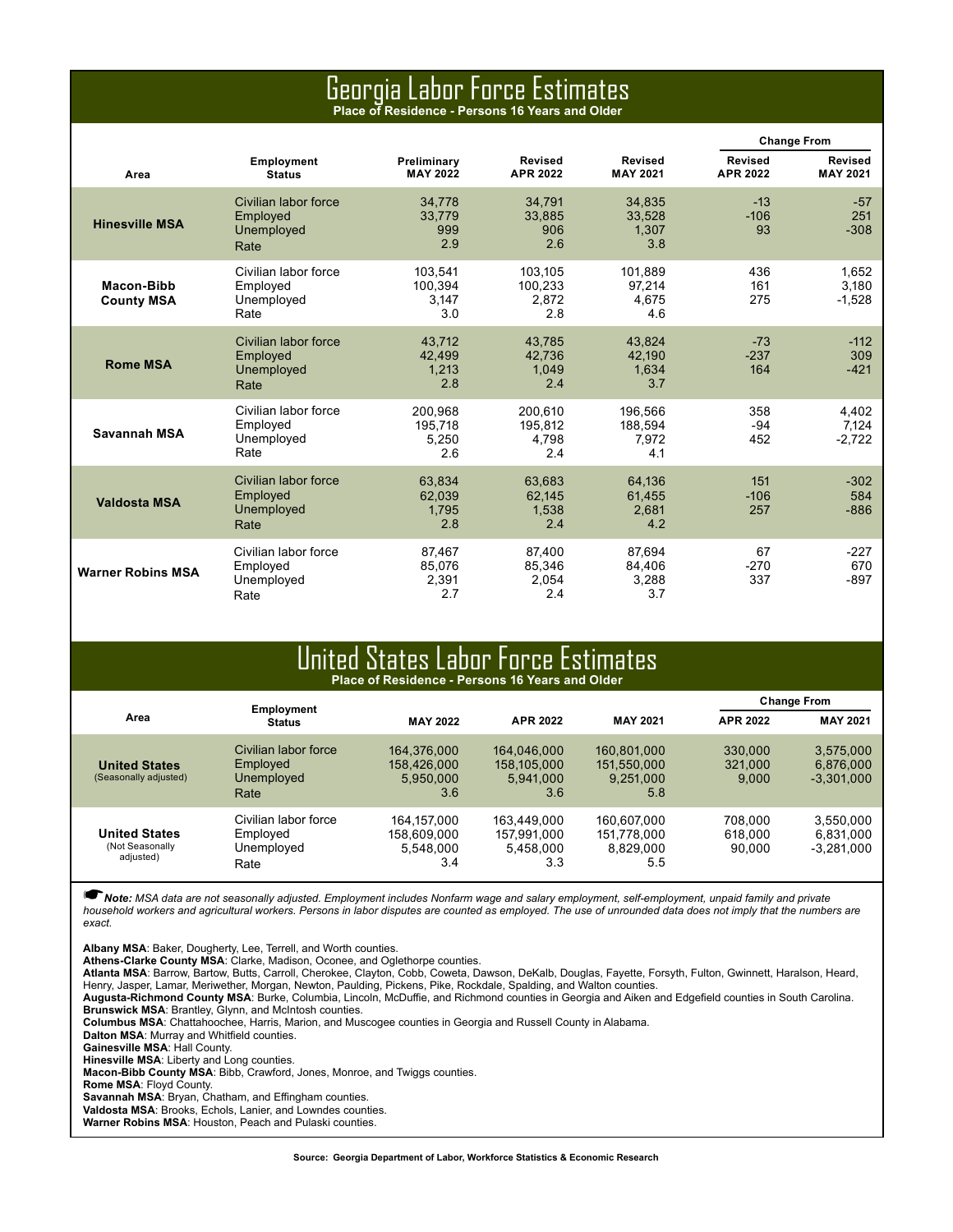|                    | Atlanta MSA Labor Force Estimates<br>Place of Residence - Persons 16 Years and Older |                                         |                                         |                                          |                                   |                                   |  |  |  |  |  |  |
|--------------------|--------------------------------------------------------------------------------------|-----------------------------------------|-----------------------------------------|------------------------------------------|-----------------------------------|-----------------------------------|--|--|--|--|--|--|
|                    |                                                                                      |                                         |                                         |                                          |                                   | <b>Change From</b>                |  |  |  |  |  |  |
| Area               | <b>Employment</b><br><b>Status</b>                                                   | Preliminary<br><b>MAY 2022</b>          | <b>Revised</b><br><b>APR 2022</b>       | <b>Revised</b><br><b>MAY 2021</b>        | <b>Revised</b><br><b>APR 2022</b> | <b>Revised</b><br><b>MAY 2021</b> |  |  |  |  |  |  |
| <b>Atlanta MSA</b> | Civilian labor force<br>Employed<br>Unemployed<br>Rate                               | 3,198,398<br>3,114,004<br>84.394<br>2.6 | 3,198,943<br>3,121,624<br>77.319<br>2.4 | 3,108,261<br>2,983,920<br>124.341<br>4.0 | $-545$<br>$-7,620$<br>7.075       | 90.137<br>130,084<br>$-39,947$    |  |  |  |  |  |  |

**Source: Georgia Department of Labor, Workforce Statistics & Economic Research**

| Augusta MSA Labor Force Estimates  |                                                                                                                                                                   |                                    |                                    |                                     |                               |                            |  |  |  |  |  |
|------------------------------------|-------------------------------------------------------------------------------------------------------------------------------------------------------------------|------------------------------------|------------------------------------|-------------------------------------|-------------------------------|----------------------------|--|--|--|--|--|
| Area                               | <b>Employment</b><br>Preliminary<br><b>Revised</b><br><b>Revised</b><br><b>Status</b><br><b>MAY 2022</b><br><b>MAY 2021</b><br><b>APR 2022</b><br><b>APR 2022</b> |                                    |                                    |                                     |                               |                            |  |  |  |  |  |
| <b>Augusta-Richmond, GA-SC MSA</b> | Civilian labor force<br>Employed<br>Unemployed<br>Rate                                                                                                            | 268,458<br>260.070<br>8.388<br>3.1 | 270,948<br>263.563<br>7.385<br>2.7 | 266,057<br>255.914<br>10.143<br>3.8 | $-2,490$<br>$-3.493$<br>1.003 | 2,401<br>4,156<br>$-1,755$ |  |  |  |  |  |
| <b>Residing in Georgia</b>         | Civilian labor force<br>Employed<br>Unemployed<br>Rate                                                                                                            | 182,221<br>176.309<br>5,912<br>3.2 | 184.076<br>178.719<br>5,357<br>2.9 | 181.804<br>174.201<br>7.603<br>4.2  | $-1.855$<br>$-2.410$<br>555   | 417<br>2.108<br>$-1,691$   |  |  |  |  |  |
| <b>Residing in South Carolina</b>  | Civilian labor force<br>Employed<br>Unemployed<br>Rate                                                                                                            | 86,237<br>83,761<br>2.476<br>2.9   | 86,872<br>84.844<br>2.028<br>2.3   | 84,253<br>81.713<br>2.540<br>3.0    | $-635$<br>$-1.083$<br>448     | 1,984<br>2.048<br>-64      |  |  |  |  |  |

☛*Note: <sup>T</sup>he Augusta Metropolitan Statistical Area includes Columbia, Lincoln, McDuffie, and Richmond counties, Georgia, and Aiken and Edgefield counties, South Carolina.*

**Source: Georgia Department of Labor, Workforce Statistics & Economic Research**

## Columbus MSA Labor Force Estimates **Place of Residence - Persons 16 Years and Older**

|                            |                                                        |                                    |                                    |                                    | <b>Change From</b>         |                                   |
|----------------------------|--------------------------------------------------------|------------------------------------|------------------------------------|------------------------------------|----------------------------|-----------------------------------|
| Area                       | <b>Employment</b><br><b>Status</b>                     | Preliminary<br><b>MAY 2022</b>     | Revised<br><b>APR 2022</b>         | <b>Revised</b><br><b>MAY 2021</b>  | Revised<br><b>APR 2022</b> | <b>Revised</b><br><b>MAY 2021</b> |
| <b>Columbus, GA-AL MSA</b> | Civilian labor force<br>Employed<br>Unemployed<br>Rate | 122.911<br>118.960<br>3.951<br>3.2 | 122.522<br>118.893<br>3.629<br>3.0 | 121.060<br>115.634<br>5.426<br>4.5 | 389<br>67<br>322           | 1,851<br>3,326<br>$-1,475$        |
| <b>Residing in Georgia</b> | Civilian labor force<br>Employed<br>Unemployed<br>Rate | 98.934<br>95.514<br>3.420<br>3.5   | 98.712<br>95.530<br>3.182<br>3.2   | 97.942<br>93.192<br>4.750<br>4.8   | 222<br>-16<br>238          | 992<br>2,322<br>$-1,330$          |
| <b>Residing in Alabama</b> | Civilian labor force<br>Employed<br>Unemployed<br>Rate | 23.977<br>23.446<br>531<br>2.2     | 23.810<br>23,363<br>447<br>1.9     | 23.118<br>22.442<br>676<br>2.9     | 167<br>83<br>84            | 859<br>1,004<br>$-145$            |

☛*Note: The Columbus Metropolitan Statistical Area includes Chattahoochee, Harris, and Muscogee counties, Georgia, and Russell county, Alabama.*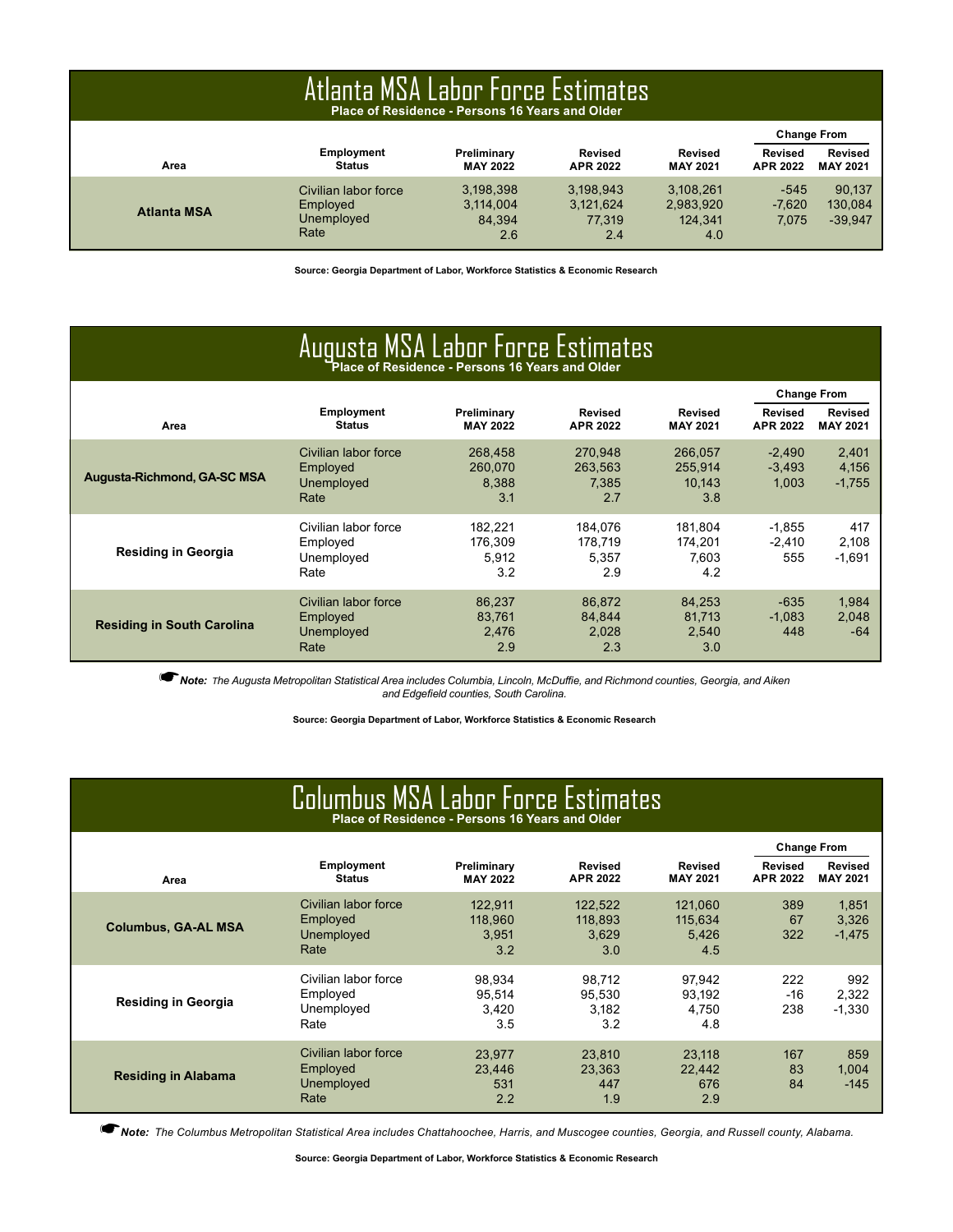### Georgia Regional Commissions (RCs)

**Place of Residence - Persons 16 Years and Older**

|                                              |                                                        |                                         |                                         |                                          |                               | <b>Change From</b>             |
|----------------------------------------------|--------------------------------------------------------|-----------------------------------------|-----------------------------------------|------------------------------------------|-------------------------------|--------------------------------|
| Area                                         | <b>Employment</b><br><b>Status</b>                     | Preliminary<br><b>MAY 2022</b>          | <b>Revised</b><br><b>APR 2022</b>       | <b>Revised</b><br><b>MAY 2021</b>        | Revised<br>APR 2022           | Revised<br><b>MAY 2021</b>     |
| <b>Atlanta Regional</b><br><b>Commission</b> | Civilian labor force<br>Employed<br>Unemployed<br>Rate | 2,508,723<br>2,441,001<br>67,722<br>2.7 | 2,510,224<br>2,447,319<br>62,905<br>2.5 | 2,441,556<br>2,339,574<br>101,982<br>4.2 | $-1,501$<br>$-6,318$<br>4,817 | 67,167<br>101,427<br>$-34,260$ |
| <b>Central Savannah</b><br><b>River Area</b> | Civilian labor force<br>Employed<br>Unemployed<br>Rate | 209,891<br>202,979<br>6,912<br>3.3      | 211,518<br>205,272<br>6,246<br>3.0      | 209,652<br>200,721<br>8,931<br>4.3       | $-1,627$<br>$-2,293$<br>666   | 239<br>2,258<br>$-2,019$       |
| Coastal<br>Georgia                           | Civilian labor force<br>Employed<br>Unemployed<br>Rate | 346,452<br>336,997<br>9,455<br>2.7      | 345,361<br>336,962<br>8,399<br>2.4      | 341,818<br>328,093<br>13,725<br>4.0      | 1,091<br>35<br>1,056          | 4,634<br>8,904<br>$-4,270$     |
| Georgia<br><b>Mountains</b>                  | Civilian labor force<br>Employed<br>Unemployed<br>Rate | 369,665<br>361,507<br>8,158<br>2.2      | 367,406<br>360.718<br>6,688<br>1.8      | 360,318<br>350,023<br>10,295<br>2.9      | 2,259<br>789<br>1,470         | 9,347<br>11,484<br>$-2,137$    |
| <b>Heart of Georgia</b><br><b>Altamaha</b>   | Civilian labor force<br>Employed<br>Unemployed<br>Rate | 119,355<br>115,640<br>3,715<br>3.1      | 117,729<br>114,456<br>3,273<br>2.8      | 119.842<br>114,874<br>4,968<br>4.1       | 1,626<br>1,184<br>442         | $-487$<br>766<br>$-1,253$      |
| <b>Middle</b><br>Georgia                     | Civilian labor force<br>Employed<br>Unemployed<br>Rate | 220,973<br>214,429<br>6,544<br>3.0      | 220,269<br>214,474<br>5,795<br>2.6      | 219,587<br>210,268<br>9,319<br>4.2       | 704<br>$-45$<br>749           | 1,386<br>4,161<br>$-2,775$     |
| <b>Northeast</b><br>Georgia                  | Civilian labor force<br>Employed<br>Unemployed<br>Rate | 325,196<br>317,190<br>8,006<br>2.5      | 324,103<br>317,234<br>6,869<br>2.1      | 314,017<br>303,238<br>10,779<br>3.4      | 1,093<br>$-44$<br>1,137       | 11,179<br>13,952<br>$-2,773$   |
| <b>Northwest</b><br>Georgia                  | Civilian labor force<br>Employed<br>Unemployed<br>Rate | 430.046<br>418,761<br>11,285<br>2.6     | 429,145<br>419,651<br>9,494<br>2.2      | 423,097<br>408,929<br>14,168<br>3.3      | 901<br>$-890$<br>1,791        | 6,949<br>9,832<br>$-2,883$     |
| <b>River Valley</b>                          | Civilian labor force<br>Employed<br>Unemployed<br>Rate | 145,402<br>140,198<br>5,204<br>3.6      | 144,627<br>139,770<br>4,857<br>3.4      | 145,341<br>137,594<br>7,747<br>5.3       | 775<br>428<br>347             | 61<br>2,604<br>$-2,543$        |
| <b>Southern</b><br>Georgia                   | Civilian labor force<br>Employed<br>Unemployed<br>Rate | 181,609<br>176,582<br>5,027<br>2.8      | 179,789<br>175,395<br>4,394<br>2.4      | 181,393<br>174,280<br>7,113<br>3.9       | 1,820<br>1,187<br>633         | 216<br>2,302<br>$-2,086$       |
| <b>Southwest</b><br>Georgia                  | Civilian labor force<br>Employed<br>Unemployed<br>Rate | 149,516<br>144,871<br>4.645<br>3.1      | 148,466<br>144,186<br>4,280<br>2.9      | 148,694<br>141,961<br>6,733<br>4.5       | 1,050<br>685<br>365           | 822<br>2,910<br>$-2,088$       |
| <b>Three Rivers</b>                          | Civilian labor force<br>Employed<br>Unemployed<br>Rate | 257,789<br>251,032<br>6,757<br>2.6      | 257,076<br>251,093<br>5,983<br>2.3      | 251,185<br>241,354<br>9,831<br>3.9       | 713<br>$-61$<br>774           | 6,604<br>9,678<br>$-3,074$     |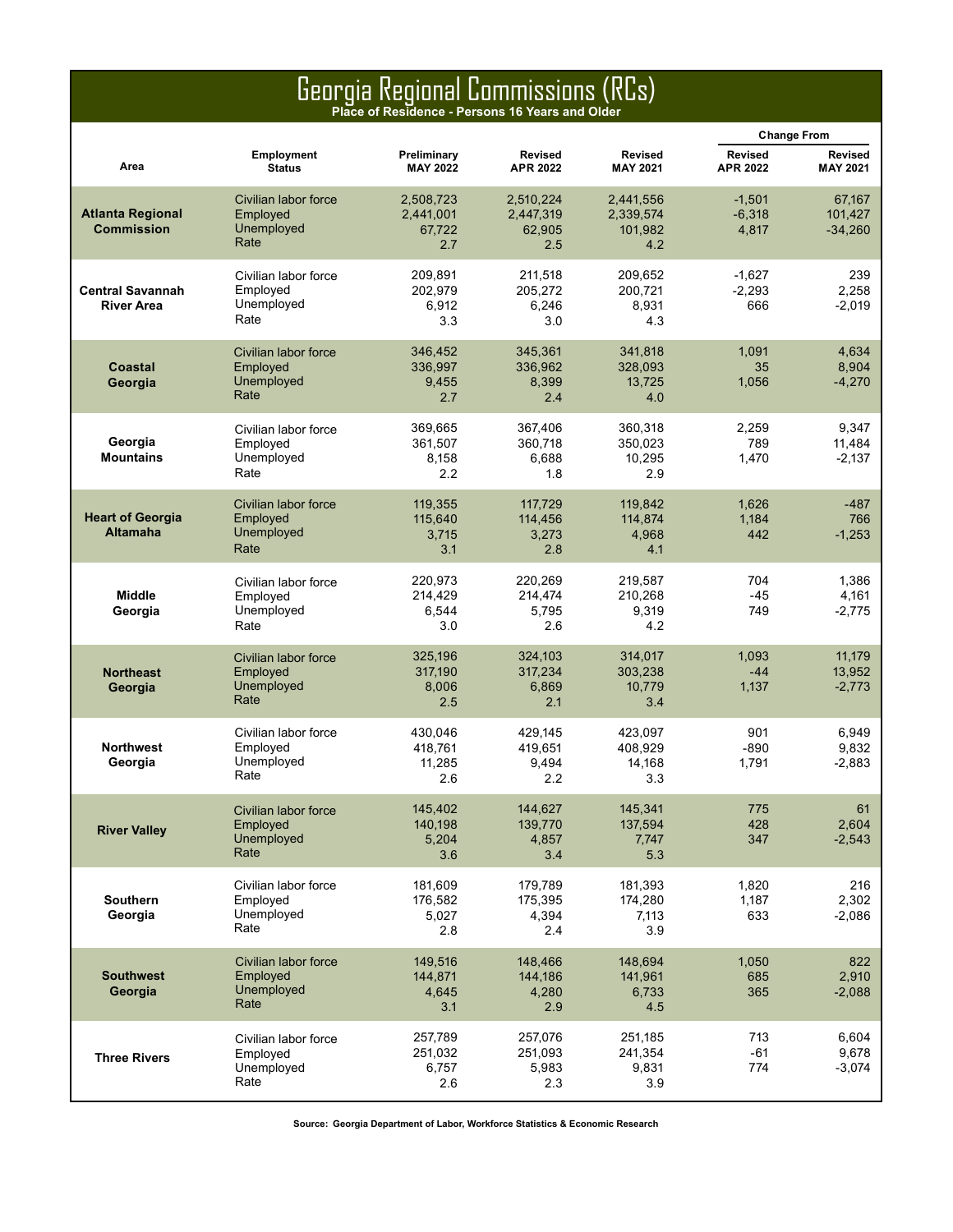|                      | PITA FANNI. LOLCA EZIIIII9TA2<br>Place of Residence - Persons 16 Years and Older |                             |                        |         |         |                           |                        |                         |         |                       |                        |       |  |
|----------------------|----------------------------------------------------------------------------------|-----------------------------|------------------------|---------|---------|---------------------------|------------------------|-------------------------|---------|-----------------------|------------------------|-------|--|
|                      |                                                                                  | <b>Preliminary May 2022</b> |                        |         |         | <b>Revised April 2022</b> |                        | <b>Revised May 2021</b> |         |                       |                        |       |  |
|                      |                                                                                  | Laborforce Employment       | Unemployment<br>Number | Rate    |         | Laborforce Employment     | Unemployment<br>Number | Rate                    |         | Laborforce Employment | Unemployment<br>Number | Rate  |  |
| Albany               | 29,942                                                                           | 28,683                      | 1,259                  | 4.2     | 30,002  | 28,799                    | 1,203                  | 4.0                     | 30,417  | 28,283                | 2,134                  | 7.0   |  |
| Alpharetta           | 37,968                                                                           | 37,242                      | 726                    | 1.9     | 37,982  | 37,335                    | 647                    | 1.7                     | 36,669  | 35,691                | 978                    | 2.7   |  |
| <b>Athens</b>        | 60,965                                                                           | 59,293                      | 1,672                  | 2.7     | 60,802  | 59,419                    | 1,383                  | 2.3                     | 58,749  | 56,438                | 2,311                  | 3.9   |  |
| Atlanta              | 272,767                                                                          | 264,216                     | 8,551                  | 3.1     | 272,783 | 264,886                   | 7,897                  | 2.9                     | 267,468 | 253,223               | 14,245                 | 5.3   |  |
| <b>Dekalb Part</b>   | 25,000                                                                           | 24,466                      | 534                    | 2.1     | 25,000  | 24,535                    | 465                    | 1.9                     | 24,281  | 23,459                | 822                    | 3.4   |  |
| <b>Fulton Part</b>   | 247,767                                                                          | 239,750                     | 8,017                  | 3.2     | 247,783 | 240,351                   | 7,432                  | 3.0                     | 243,187 | 229,764               | 13,423                 | 5.5   |  |
| Augusta              | 83,845                                                                           | 80,646                      | 3,199                  | 3.8     | 84,833  | 81,826                    | 3,007                  | 3.5                     | 84,320  | 79,834                | 4,486                  | 5.3   |  |
| Brookhaven           | 36,080                                                                           | 35,431                      | 649                    | 1.8     | 36,064  | 35,531                    | 533                    | 1.5                     | 34,789  | 33,973                | 816                    | 2.3   |  |
| Canton               | 17,310                                                                           | 16,986                      | 324                    | 1.9     | 17,273  | 17,027                    | 246                    | 1.4                     | 16,639  | 16,274                | 365                    | 2.2   |  |
| Carrollton           | 11,962                                                                           | 11,573                      | 389                    | 3.3     | 11,874  | 11,591                    | 283                    | 2.4                     | 11,615  | 11,071                | 544                    | 4.7   |  |
| Chamblee             | 21,460                                                                           | 21,096                      | 364                    | 1.7     | 21,455  | 21,156                    | 299                    | 1.4                     | 20,718  | 20,228                | 490                    | 2.4   |  |
| Columbus             | 76,563                                                                           | 73,714                      | 2,849                  | 3.7     | 76,461  | 73,766                    | 2,695                  | 3.5                     | 76,077  | 72,001                | 4,076                  | 5.4   |  |
| Dalton               | 13,686                                                                           | 13,135                      | 551                    | 4.0     | 13,567  | 13,200                    | 367                    | 2.7                     | 13,549  | 12,998                | 551                    | 4.1   |  |
| Decatur              | 14,572                                                                           | 14,264                      | 308                    | 2.1     | 14,591  | 14,305                    | 286                    | 2.0                     | 14,092  | 13,677                | 415                    | 2.9   |  |
| Douglasville         | 17,421                                                                           | 16,896                      | 525                    | 3.0     | 17,447  | 16,942                    | 505                    | 2.9                     | 17,057  | 16,197                | 860                    | 5.0   |  |
| Duluth               | 16,390                                                                           | 15,989                      | 401                    | 2.4     | 16,391  | 16,029                    | 362                    | 2.2                     | 15,824  | 15,319                | 505                    | 3.2   |  |
| Dunwoody             | 27,729                                                                           | 27,189                      | 540                    | 1.9     | 27,803  | 27,266                    | 537                    | 1.9                     | 26,804  | 26,070                | 734                    | 2.7   |  |
| East Point           | 17,014                                                                           | 16,277                      | 737                    | 4.3     | 17,114  | 16,318                    | 796                    | 4.7                     | 16,890  | 15,599                | 1,291                  | 7.6   |  |
| Gainesville          | 21,428                                                                           | 20,954                      | 474                    | 2.2     | 21,349  | 20,955                    | 394                    | 1.8                     | 21,035  | 20,413                | 622                    | 3.0   |  |
| Hinesville           | 15,507                                                                           | 15,046                      | 461                    | 3.0     | 15,499  | 15,114                    | 385                    | 2.5                     | 15,557  | 14,979                | 578                    | 3.7   |  |
| <b>Johns Creek</b>   | 45,955                                                                           | 45,007                      | 948                    | 2.1     | 45,896  | 45,120                    | 776                    | 1.7                     | 44,426  | 43,133                | 1,293                  | 2.9   |  |
| Kennesaw             | 20,586                                                                           | 20,162                      | 424                    | 2.1     | 20,572  | 20,213                    | 359                    | 1.7                     | 19,884  | 19,322                | 562                    | 2.8   |  |
| LaGrange             | 15,452                                                                           | 14,951                      | 501                    | 3.2     | 15,328  | 14,848                    | 480                    | 3.1                     | 15,586  | 14,723                | 863                    | 5.5   |  |
| Lawrenceville        | 15,089                                                                           | 14,670                      | 419                    | 2.8     | 15,100  | 14,706                    | 394                    | 2.6                     | 14,793  | 14,055                | 738                    | 5.0   |  |
| McDonough            | 12,798                                                                           | 12,346                      | 452                    | 3.5     | 12,838  | 12,382                    | 456                    | 3.6                     | 12,647  | 11,844                | 803                    | 6.3   |  |
| Macon-Bibb           | 67,928                                                                           | 65,693                      | 2,235                  | 3.3     | 67,739  | 65,637                    | 2,102                  | 3.1                     | 67,189  | 63,709                | 3,480                  | 5.2   |  |
| Marietta             | 35,972                                                                           | 35,139                      | 833                    | 2.3     | 35,966  | 35,229                    | 737                    | 2.0                     | 34,884  | 33,676                | 1,208                  | 3.5   |  |
| Milton               | 20,835                                                                           | 20,395                      | 440                    | 2.1     | 20,851  | 20,447                    | 404                    | 1.9                     | 20,066  | 19,546                | 520                    | 2.6   |  |
| <b>Newnan</b>        | 20,091                                                                           | 19,561                      | 530                    | 2.6     | 20,113  | 19,606                    | 507                    | 2.5                     | 19,598  | 18,741                | 857                    | 4.4   |  |
| Peachtree City       | 19,277                                                                           | 18,908                      | 369                    | 1.9     | 19,264  | 18,959                    | 305                    | 1.6                     | 18,560  | 18,128                | 432                    | 2.3   |  |
| P'tree Corners       | 25,720                                                                           | 25,155                      | 565                    | 2.2     | 25,702  | 25,216                    | 486                    | 1.9                     | 24,960  | 24,101                | 859                    | 3.4   |  |
| Pooler               | 14,592                                                                           | 14,261                      | 331                    | 2.3     | 14,557  | 14,269                    | 288                    | 2.0                     | 14,204  | 13,744                | 460                    | 3.2   |  |
| Rome                 | 15,245                                                                           | 14,764                      | 481                    | 3.2     | 15,268  | 14,846                    | 422                    | 2.8                     | 15,352  | 14,656                | 696                    | 4.5   |  |
| Roswell              | 54,850                                                                           | 53,776                      | 1,074                  | 2.0     | 54,860  | 53,911                    | 949                    | 1.7                     | 52,911  | 51,537                | 1,374                  | 2.6   |  |
| <b>Sandy Springs</b> | 67,197                                                                           | 65,760                      | 1,437                  | 2.1     | 67,250  | 65,925                    | 1,325                  | 2.0                     | 64,993  | 63,021                | 1,972                  | 3.0   |  |
| Savannah             | 69,448                                                                           | 67,252                      | 2,196                  | 3.2     | 69,424  | 67,291                    | 2,133                  | 3.1                     | 68,608  | 64,815                | 3,793                  | 5.5   |  |
| Smyrna               | 35,423                                                                           | 34,643                      | 780                    | 2.2     | 35,514  | 34,732                    | 782                    | 2.2                     | 34,398  | 33,201                | 1,197                  | $3.5$ |  |
| Statesboro           | 14,259                                                                           | 13,698                      | 561                    | 3.9     | 14,096  | 13,664                    | 432                    | 3.1                     | 14,389  | 13,589                | 800                    | 5.6   |  |
| Stockbridge          | 14,807                                                                           | 14,351                      | 456                    | 3.1     | 14,827  | 14,393                    | 434                    | 2.9                     | 14,563  | 13,767                | 796                    | $5.5$ |  |
| Sugar Hill           | 13,559                                                                           | 13,296                      | 263                    | 1.9     | 13,551  | 13,329                    | 222                    | 1.6                     | 13,011  | 12,598                | 413                    | 3.2   |  |
| <b>Tucker</b>        | 20,423                                                                           | 19,948                      | 475                    | 2.3     | 20,407  | 20,005                    | 402                    | 2.0                     | 19,809  | 19,128                | 681                    | 3.4   |  |
| <b>Union City</b>    | 10,529                                                                           | 9,985                       | 544                    | $5.2\,$ | 10,499  | 10,010                    | 489                    | 4.7                     | 10,098  | 9,286                 | 812                    | 8.0   |  |
| Valdosta             | 24,710                                                                           | 23,912                      | 798                    | 3.2     | 24,700  | 24,009                    | 691                    | 2.8                     | 25,133  | 23,808                | 1,325                  | $5.3$ |  |
| <b>Warner Robins</b> | 34,025                                                                           | 33,078                      | 947                    | 2.8     | 34,050  | 33,213                    | 837                    | 2.5                     | 34,220  | 32,884                | 1,336                  | 3.9   |  |
| Woodstock            | 18,341                                                                           | 17,956                      | 385                    | 2.1     | 18,327  | 18,000                    | 327                    | $1.8$                   | 17,659  | 17,203                | 456                    | 2.6   |  |

City Labor Force Estimates

☛*Note:* City estimates were prepared in cooperation with the U.S. Department of Labor, Bureau of Labor Statistics.

All cities listed have total population of 25,000 or more.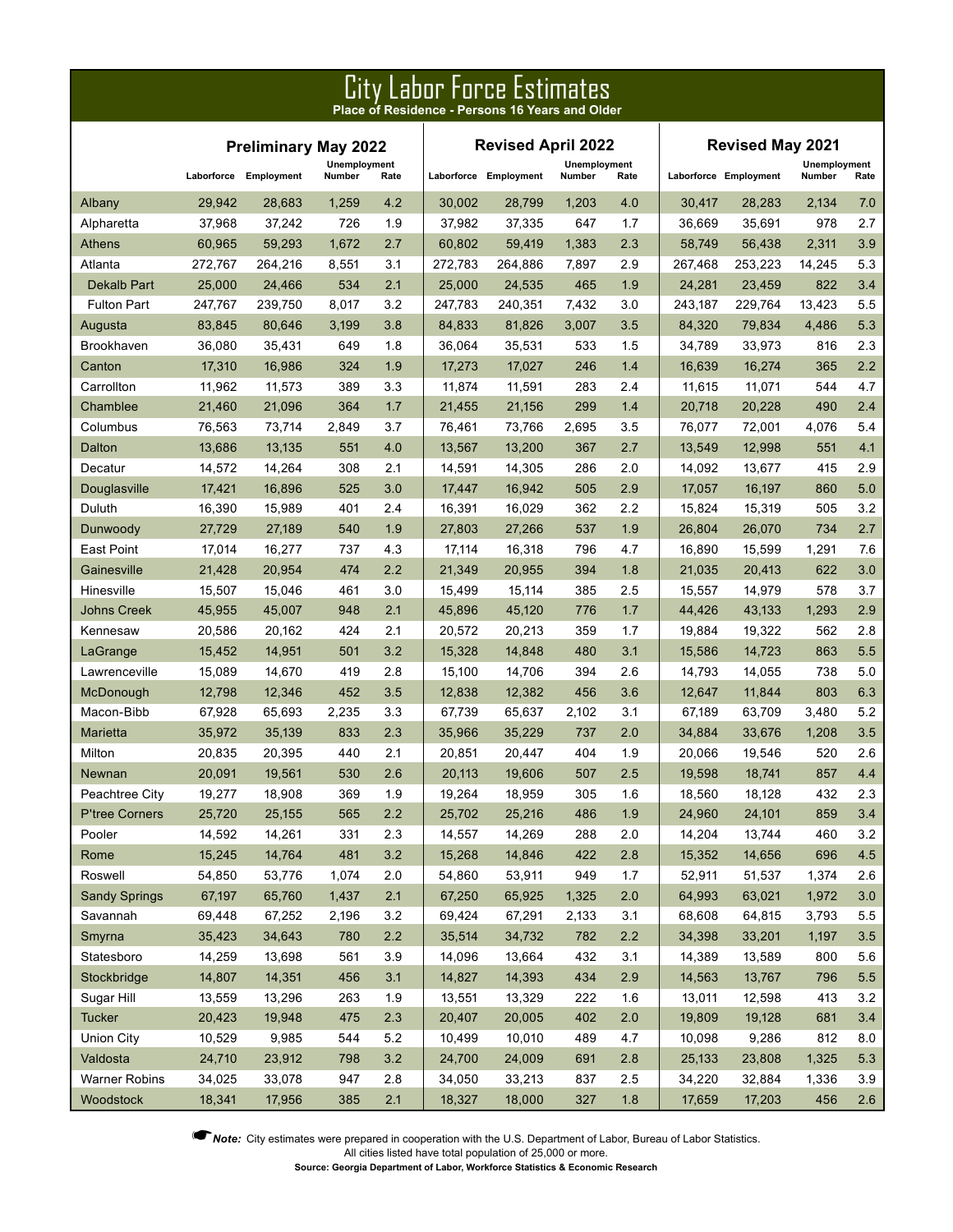### County Labor Force Estimates **(not seasonally adjusted) Place of Residence - Persons 16 Years and Older**

|                 |            | <b>Revised April 2022</b> |                               |      |         | <b>Revised May 2021</b> |                        |      |                             |         |                        |      |
|-----------------|------------|---------------------------|-------------------------------|------|---------|-------------------------|------------------------|------|-----------------------------|---------|------------------------|------|
|                 | Laborforce | Employment                | <b>Unemployment</b><br>Number | Rate |         | Laborforce Employment   | Unemployment<br>Number | Rate | Laborforce Employment       |         | Unemployment<br>Number | Rate |
| Georgia         | 5,264,615  | 5,121,184                 | 143,431                       | 2.7  |         | 5,255,716 5,126,526     | 129.190                | 2.5  | 5,156,490 4,950,903 205,587 |         |                        | 4.0  |
| Appling         | 9,319      | 9,039                     | 280                           | 3.0  | 9,130   | 8,878                   | 252                    | 2.8  | 9,465                       | 9,132   | 333                    | 3.5  |
| <b>Atkinson</b> | 4,669      | 4,567                     | 102                           | 2.2  | 4,587   | 4,495                   | 92                     | 2.0  | 4,501                       | 4,362   | 139                    | 3.1  |
| Bacon           | 4,951      | 4,830                     | 121                           | 2.4  | 4,857   | 4,749                   | 108                    | 2.2  | 4,866                       | 4,707   | 159                    | 3.3  |
| <b>Baker</b>    | 1,183      | 1,143                     | 40                            | 3.4  | 1,161   | 1,120                   | 41                     | 3.5  | 1,129                       | 1,072   | 57                     | 5.0  |
| <b>Baldwin</b>  | 17,563     | 16,945                    | 618                           | 3.5  | 17,503  | 16,968                  | 535                    | 3.1  | 17,711                      | 16,853  | 858                    | 4.8  |
| Banks           | 10,268     | 10.058                    | 210                           | 2.0  | 10,110  | 9,938                   | 172                    | 1.7  | 10,001                      | 9,722   | 279                    | 2.8  |
| <b>Barrow</b>   | 43,266     | 42,330                    | 936                           | 2.2  | 43,220  | 42,427                  | 793                    | 1.8  | 41,821                      | 40,554  | 1,267                  | 3.0  |
| <b>Bartow</b>   | 52,563     | 51,246                    | 1,317                         | 2.5  | 52,475  | 51,337                  | 1,138                  | 2.2  | 50,863                      | 49,055  | 1,808                  | 3.6  |
| Ben Hill        | 5,539      | 5,338                     | 201                           | 3.6  | 5,479   | 5,295                   | 184                    | 3.4  | 5,605                       | 5,321   | 284                    | 5.1  |
| <b>Berrien</b>  | 7,743      | 7,530                     | 213                           | 2.8  | 7,596   | 7,412                   | 184                    | 2.4  | 7,654                       | 7,373   | 281                    | 3.7  |
| <b>Bibb</b>     | 67,928     | 65,693                    | 2,235                         | 3.3  | 67.739  | 65,637                  | 2,102                  | 3.1  | 67,189                      | 63,709  | 3,480                  | 5.2  |
| <b>Bleckley</b> | 4,616      | 4,445                     | 171                           | 3.7  | 4,602   | 4,459                   | 143                    | 3.1  | 4,598                       | 4,361   | 237                    | 5.2  |
| <b>Brantley</b> | 7,496      | 7,276                     | 220                           | 2.9  | 7,410   | 7,226                   | 184                    | 2.5  | 7,241                       | 6,976   | 265                    | 3.7  |
| <b>Brooks</b>   | 6,936      | 6,754                     | 182                           | 2.6  | 6,837   | 6,686                   | 151                    | 2.2  | 6,793                       | 6,518   | 275                    | 4.0  |
| Bryan           | 20,448     | 19,995                    | 453                           | 2.2  | 20,374  | 19,993                  | 381                    | 1.9  | 19,829                      | 19,242  | 587                    | 3.0  |
| <b>Bulloch</b>  | 37,963     | 36,800                    | 1,163                         | 3.1  | 37,675  | 36,709                  | 966                    | 2.6  | 38,097                      | 36,508  | 1,589                  | 4.2  |
| <b>Burke</b>    | 9,218      | 8,782                     | 436                           | 4.7  | 9,275   | 8,861                   | 414                    | 4.5  | 9,130                       | 8,611   | 519                    | 5.7  |
| <b>Butts</b>    | 11,399     | 11,117                    | 282                           | 2.5  | 11,384  | 11,136                  | 248                    | 2.2  | 11,054                      | 10,642  | 412                    | 3.7  |
| Calhoun         | 2,328      | 2,267                     | 61                            | 2.6  | 2,290   | 2,233                   | 57                     | 2.5  | 2,226                       | 2,136   | 90                     | 4.0  |
| Camden          | 21,670     | 21,093                    | 577                           | 2.7  | 21,498  | 21,015                  | 483                    | 2.2  | 21,850                      | 21,161  | 689                    | 3.2  |
| Candler         | 6,215      | 6,083                     | 132                           | 2.1  | 6,106   | 5,989                   | 117                    | 1.9  | 6,015                       | 5,837   | 178                    | 3.0  |
| Carroll         | 57,582     | 56,024                    | 1,558                         | 2.7  | 57,434  | 56,109                  | 1,325                  | 2.3  | 55,675                      | 53,592  | 2,083                  | 3.7  |
| Catoosa         | 33,489     | 32,728                    | 761                           | 2.3  | 33,464  | 32,824                  | 640                    | 1.9  | 33,294                      | 32,381  | 913                    | 2.7  |
| Charlton        | 4,988      | 4,850                     | 138                           | 2.8  | 4,943   | 4,819                   | 124                    | 2.5  | 4,950                       | 4,793   | 157                    | 3.2  |
| Chatham         | 146,352    | 142,315                   | 4,037                         | 2.8  | 146,148 | 142,397                 | 3,751                  | 2.6  | 143,559                     | 137,157 | 6,402                  | 4.5  |
| Chattahoochee   | 1,948      | 1,870                     | 78                            | 4.0  | 1,935   | 1,865                   | 70                     | 3.6  | 1,900                       | 1,815   | 85                     | 4.5  |
| Chattooga       | 9,297      | 8,982                     | 315                           | 3.4  | 9,360   | 8,963                   | 397                    | 4.2  | 9,568                       | 9,120   | 448                    | 4.7  |
| Cherokee        | 143,390    | 140,447                   | 2,943                         | 2.1  | 143,237 | 140,789                 | 2,448                  | 1.7  | 138.226                     | 134,560 | 3,666                  | 2.7  |
| Clarke          | 60,965     | 59,293                    | 1,672                         | 2.7  | 60,802  | 59,419                  | 1,383                  | 2.3  | 58,749                      | 56,438  | 2,311                  | 3.9  |
| Clay            | 883        | 821                       | 62                            | 7.0  | 877     | 808                     | 69                     | 7.9  | 877                         | 795     | 82                     | 9.4  |
| Clayton         | 141,457    | 135,713                   | 5,744                         | 4.1  | 141,885 | 136,063                 | 5,822                  | 4.1  | 139,333                     | 130,094 | 9,239                  | 6.6  |
| Clinch          | 3,189      | 3,114                     | 75                            | 2.4  | 3,124   | 3,063                   | 61                     | 2.0  | 3,032                       | 2,938   | 94                     | 3.1  |
| Cobb            | 433,326    | 423,422                   | 9,904                         | 2.3  | 433,332 | 424,506                 | 8,826                  | 2.0  | 419,708                     | 405,788 | 13,920                 | 3.3  |
| Coffee          | 18,483     | 17,918                    | 565                           | 3.1  | 18,341  | 17,812                  | 529                    | 2.9  | 19,108                      | 18,326  | 782                    | 4.1  |
| Colquitt        | 22,715     | 22,168                    | 547                           | 2.4  | 22,139  | 21,662                  | 477                    | 2.2  | 22,297                      | 21,575  | 722                    | 3.2  |
| Columbia        | 77,026     | 75,188                    | 1,838                         | 2.4  | 77,742  | 76,208                  | 1,534                  | 2.0  | 76,276                      | 74,254  | 2,022                  | 2.7  |
| Cook            | 8,330      | 8,098                     | 232                           | 2.8  | 8,232   | 8,029                   | 203                    | 2.5  | 8,197                       | 7,910   | 287                    | 3.5  |
| Coweta          | 78,109     | 76,258                    | 1,851                         | 2.4  | 78,064  | 76,433                  | 1,631                  | 2.1  | 75,660                      | 73,061  | 2,599                  | 3.4  |
| Crawford        | 5,601      | 5,455                     | 146                           | 2.6  | 5,556   | 5,432                   | 124                    | 2.2  | 5,463                       | 5,257   | 206                    | 3.8  |
| Crisp           | 9,426      | 9,013                     | 413                           | 4.4  | 9,261   | 8,868                   | 393                    | 4.2  | 10,160                      | 9,321   | 839                    | 8.3  |
| Dade            | 8,091      | 7,910                     | 181                           | 2.2  | 8,058   | 7,914                   | 144                    | 1.8  | 7,971                       | 7,763   | 208                    | 2.6  |
| Dawson          | 13,529     | 13,236                    | 293                           | 2.2  | 13,485  | 13,242                  | 243                    | 1.8  | 13,000                      | 12,635  | 365                    | 2.8  |
| Decatur         | 11,520     | 11,191                    | 329                           | 2.9  | 11,377  | 11,092                  | 285                    | 2.5  | 11,214                      | 10,806  | 408                    | 3.6  |
| <b>DeKalb</b>   | 407,006    | 395,238                   | 11,768                        | 2.9  | 407,643 | 396,352                 | 11,291                 | 2.8  | 397,703                     | 378,975 | 18,728                 | 4.7  |
| Dodge           | 7,033      | 6,790                     | 243                           | 3.5  | 6,971   | 6,767                   | 204                    | 2.9  | 6,955                       | 6,661   | 294                    | 4.2  |
| Dooly           | 4,790      | 4,608                     | 182                           | 3.8  | 4,703   | 4,526                   | 177                    | 3.8  | 4,914                       | 4,508   | 406                    | 8.3  |
| Dougherty       | 36,966     | 35,464                    | 1,502                         | 4.1  | 37,077  | 35,608                  | 1,469                  | 4.0  | 37,454                      | 34,970  | 2,484                  | 6.6  |
| Douglas         | 75,400     | 73,203                    | 2,197                         | 2.9  | 75,444  | 73,401                  | 2,043                  | 2.7  | 73,399                      | 70,176  | 3,223                  | 4.4  |
| Early           | 4,283      | 4,138                     | 145                           | 3.4  | 4,276   | 4,136                   | 140                    | 3.3  | 4,321                       | 4,108   | 213                    | 4.9  |
| Echols          | 1,967      | 1,924                     | 43                            | 2.2  | 1,927   | 1,893                   | 34                     | 1.8  | 1,888                       | 1,835   | 53                     | 2.8  |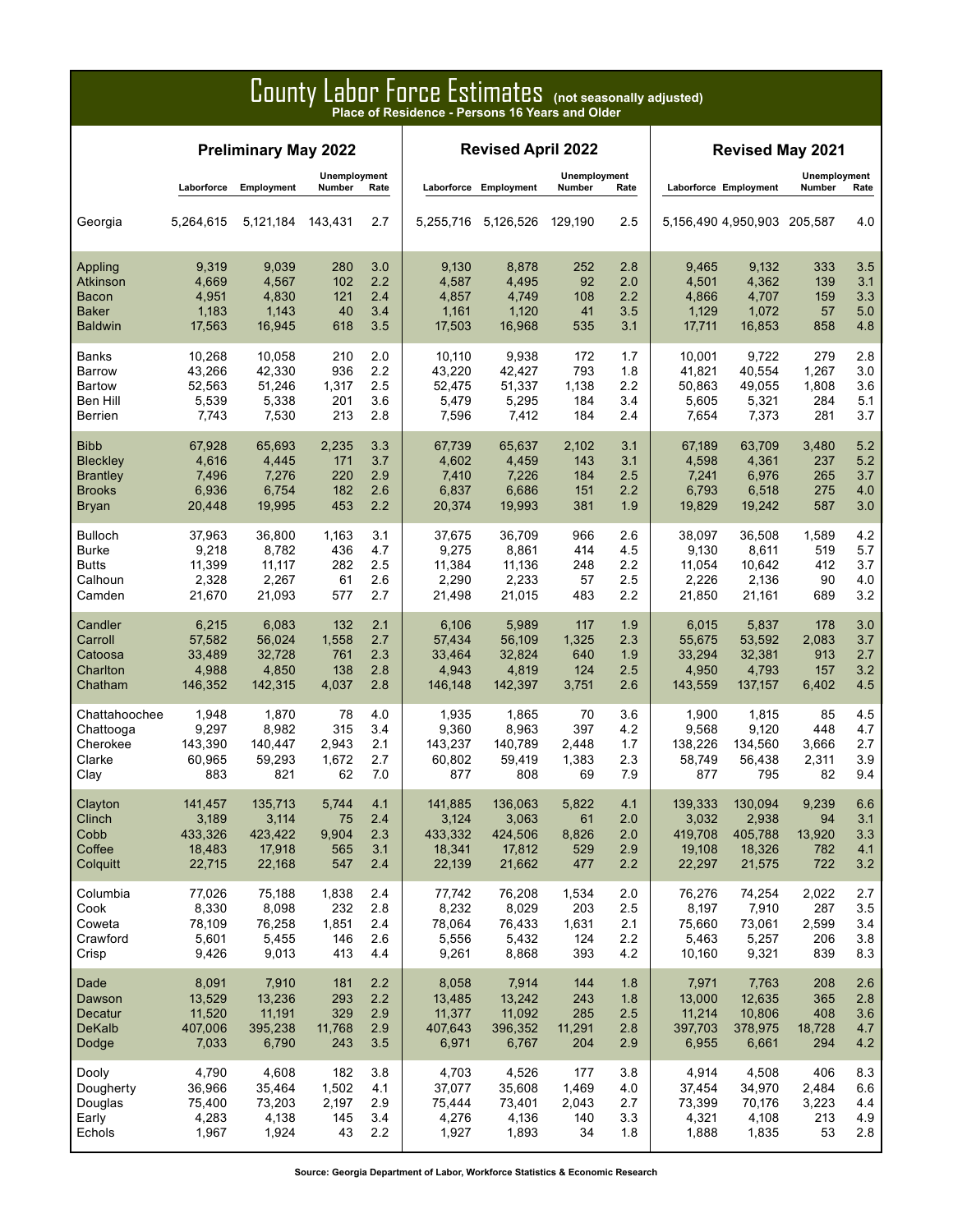| County Labor Force Estimates (not seasonally adjusted) |            |                             |               |      |         |                           |              |      |                       |                         |              |      |
|--------------------------------------------------------|------------|-----------------------------|---------------|------|---------|---------------------------|--------------|------|-----------------------|-------------------------|--------------|------|
|                                                        |            | <b>Preliminary May 2022</b> | Unemployment  |      |         | <b>Revised April 2022</b> | Unemployment |      |                       | <b>Revised May 2021</b> | Unemployment |      |
|                                                        | Laborforce | Employment                  | <b>Number</b> | Rate |         | Laborforce Employment     | Number       | Rate | Laborforce Employment |                         | Number       | Rate |
| Effingham                                              | 34,168     | 33,408                      | 760           | 2.2  | 34,088  | 33,422                    | 666          | 2.0  | 33,178                | 32,195                  | 983          | 3.0  |
| Elbert                                                 | 7,749      | 7,487                       | 262           | 3.4  | 7,703   | 7,465                     | 238          | 3.1  | 7,832                 | 7,451                   | 381          | 4.9  |
| Emanuel                                                | 8,752      | 8,442                       | 310           | 3.5  | 8,633   | 8,344                     | 289          | 3.3  | 8,638                 | 8,182                   | 456          | 5.3  |
| Evans                                                  | 5,229      | 5,094                       | 135           | 2.6  | 5,172   | 5,055                     | 117          | 2.3  | 5,125                 | 4,947                   | 178          | 3.5  |
| Fannin                                                 | 11,959     | 11,682                      | 277           | 2.3  | 11,771  | 11,546                    | 225          | 1.9  | 11,740                | 11,400                  | 340          | 2.9  |
| Fayette                                                | 59,799     | 58,433                      | 1,366         | 2.3  | 59,717  | 58,590                    | 1,127        | 1.9  | 57,746                | 56,022                  | 1,724        | 3.0  |
| Floyd                                                  | 43,712     | 42,499                      | 1,213         | 2.8  | 43.785  | 42,736                    | 1,049        | 2.4  | 43,824                | 42,190                  | 1,634        | 3.7  |
| Forsyth                                                | 130,895    | 128,231                     | 2,664         | 2.0  | 130,679 | 128,515                   | 2,164        | 1.7  | 125,997               | 122,826                 | 3,171        | 2.5  |
| Franklin                                               | 10,149     | 9,868                       | 281           | 2.8  | 10,050  | 9,827                     | 223          | 2.2  | 10,075                | 9,690                   | 385          | 3.8  |
| Fulton                                                 | 578,384    | 561,525                     | 16,859        | 2.9  | 579,010 | 562,933                   | 16,077       | 2.8  | 565,031               | 538,136                 | 26,895       | 4.8  |
| Gilmer                                                 | 12,382     | 12,049                      | 333           | 2.7  | 12,288  | 12,019                    | 269          | 2.2  | 12,282                | 11,904                  | 378          | 3.1  |
| Glascock                                               | 1,287      | 1,256                       | 31            | 2.4  | 1,277   | 1,252                     | 25           | 2.0  | 1,270                 | 1,236                   | 34           | 2.7  |
| Glynn                                                  | 39,762     | 38,671                      | 1,091         | 2.7  | 39,559  | 38,636                    | 923          | 2.3  | 39,232                | 37,600                  | 1,632        | 4.2  |
| Gordon                                                 | 29,114     | 28,351                      | 763           | 2.6  | 28,996  | 28,383                    | 613          | 2.1  | 28,847                | 27,943                  | 904          | 3.1  |
| Grady                                                  | 11,269     | 10,984                      | 285           | 2.5  | 11,132  | 10,878                    | 254          | 2.3  | 11,029                | 10,682                  | 347          | 3.1  |
| Greene                                                 | 7,290      | 7,087                       | 203           | 2.8  | 7,176   | 7,006                     | 170          | 2.4  | 7,158                 | 6,882                   | 276          | 3.9  |
| Gwinnett                                               | 503,485    | 491,369                     | 12,116        | 2.4  | 503.339 | 492,574                   | 10,765       | 2.1  | 488,314               | 470,785                 | 17,529       | 3.6  |
| Habersham                                              | 18,667     | 18,162                      | 505           | 2.7  | 18,528  | 18,114                    | 414          | 2.2  | 18,434                | 17,773                  | 661          | 3.6  |
| Hall                                                   | 106,413    | 104,184                     | 2,229         | 2.1  | 106,037 | 104,188                   | 1,849        | 1.7  | 104,354               | 101,494                 | 2,860        | 2.7  |
| Hancock                                                | 2,552      | 2,435                       | 117           | 4.6  | 2,519   | 2,410                     | 109          | 4.3  | 2,522                 | 2,363                   | 159          | 6.3  |
| Haralson                                               | 13,080     | 12,732                      | 348           | 2.7  | 13,054  | 12,759                    | 295          | 2.3  | 12,637                | 12,189                  | 448          | 3.5  |
| Harris                                                 | 17,119     | 16,722                      | 397           | 2.3  | 17,038  | 16,700                    | 338          | 2.0  | 16,737                | 16,265                  | 472          | 2.8  |
| Hart                                                   | 11,936     | 11,614                      | 322           | 2.7  | 11,814  | 11,531                    | 283          | 2.4  | 11,522                | 11,062                  | 460          | 4.0  |
| Heard                                                  | 5,365      | 5,227                       | 138           | 2.6  | 5,354   | 5,230                     | 124          | 2.3  | 5,196                 | 4,992                   | 204          | 3.9  |
| Henry                                                  | 121,086    | 117,652                     | 3,434         | 2.8  | 121,166 | 117,997                   | 3,169        | 2.6  | 117,880               | 112,866                 | 5,014        | 4.3  |
| Houston                                                | 71,337     | 69,454                      | 1,883         | 2.6  | 71,370  | 69,742                    | 1,628        | 2.3  | 71,648                | 69,055                  | 2,593        | 3.6  |
| Irwin                                                  | 3,630      | 3,512                       | 118           | 3.3  | 3,546   | 3,443                     | 103          | 2.9  | 3,610                 | 3,454                   | 156          | 4.3  |
| Jackson                                                | 43,597     | 42,757                      | 840           | 1.9  | 43,178  | 42,477                    | 701          | 1.6  | 41,843                | 40,823                  | 1,020        | 2.4  |
| Jasper                                                 | 7,268      | 7,104                       | 164           | 2.3  | 7,252   | 7,103                     | 149          | 2.1  | 7,009                 | 6,776                   | 233          | 3.3  |
| Jeff Davis                                             | 6,279      | 6,095                       | 184           | 2.9  | 6,170   | 6,015                     | 155          | 2.5  | 6,071                 | 5,823                   | 248          | 4.1  |
| Jefferson                                              | 7,068      | 6,823                       | 245           | 3.5  | 7,009   | 6,794                     | 215          | 3.1  | 7,044                 | 6,724                   | 320          | 4.5  |
| <b>Jenkins</b>                                         | 3,173      | 3,053                       | 120           | 3.8  | 3,163   | 3,056                     | 107          | 3.4  | 3,261                 | 3,110                   | 151          | 4.6  |
| Johnson                                                | 4,091      | 3,990                       | 101           | 2.5  | 4,051   | 3,956                     | 95           | 2.3  | 4,170                 | 4,021                   | 149          | 3.6  |
| Jones                                                  | 13,864     | 13,522                      | 342           | 2.5  | 13,769  | 13,485                    | 284          | 2.1  | 13,495                | 13,063                  | 432          | 3.2  |
| Lamar                                                  | 8,423      | 8,178                       | 245           | 2.9  | 8,410   | 8,196                     | 214          | 2.5  | 8,174                 | 7,828                   | 346          | 4.2  |
| Lanier                                                 | 3,837      | 3,725                       | 112           | 2.9  | 3,820   | 3,729                     | 91           | 2.4  | 3,827                 | 3,682                   | 145          | 3.8  |
| Laurens                                                | 19,412     | 18,791                      | 621           | 3.2  | 19,252  | 18,683                    | 569          | 3.0  | 19,939                | 19,062                  | 877          | 4.4  |
| Lee                                                    | 15,232     | 14,868                      | 364           | 2.4  | 15,243  | 14,921                    | 322          | 2.1  | 15,111                | 14,646                  | 465          | 3.1  |
| Liberty                                                | 26,203     | 25,439                      | 764           | 2.9  | 26,252  | 25,554                    | 698          | 2.7  | 26,389                | 25,326                  | 1,063        | 4.0  |
| Lincoln                                                | 3,607      | 3,498                       | 109           | 3.0  | 3,619   | 3,517                     | 102          | 2.8  | 3,531                 | 3,406                   | 125          | 3.5  |
| Long                                                   | 8,575      | 8,340                       | 235           | 2.7  | 8,539   | 8,331                     | 208          | 2.4  | 8,446                 | 8,202                   | 244          | 2.9  |
| Lowndes                                                | 51,094     | 49,636                      | 1,458         | 2.9  | 51,099  | 49,837                    | 1,262        | 2.5  | 51,628                | 49,420                  | 2,208        | 4.3  |
| Lumpkin                                                | 17,558     | 17,164                      | 394           | 2.2  | 17,393  | 17,088                    | 305          | 1.8  | 17,365                | 16,864                  | 501          | 2.9  |
| <b>McDuffie</b>                                        | 8,525      | 8,195                       | 330           | 3.9  | 8,607   | 8,307                     | 300          | 3.5  | 8,547                 | 8,096                   | 451          | 5.3  |
| McIntosh                                               | 6,302      | 6,119                       | 183           | 2.9  | 6,225   | 6,077                     | 148          | 2.4  | 6,128                 | 5,882                   | 246          | 4.0  |
| Macon                                                  | 4,645      | 4,479                       | 166           | 3.6  | 4,609   | 4,453                     | 156          | 3.4  | 4,664                 | 4,366                   | 298          | 6.4  |
| Madison                                                | 14,077     | 13,741                      | 336           | 2.4  | 14,039  | 13,756                    | 283          | 2.0  | 13,477                | 13,054                  | 423          | 3.1  |
| Marion                                                 | 3,304      | 3,208                       | 96            | 2.9  | 3,278   | 3,199                     | 79           | 2.4  | 3,228                 | 3,111                   | 117          | 3.6  |
| Meriwether                                             | 9,070      | 8,757                       | 313           | 3.5  | 9,058   | 8,753                     | 305          | 3.4  | 8,801                 | 8,349                   | 452          | 5.1  |
| Miller                                                 | 2,829      | 2,760                       | 69            | 2.4  | 2,761   | 2,701                     | 60           | 2.2  | 2,787                 | 2,701                   | 86           | 3.1  |
| <b>Mitchell</b>                                        | 8,180      | 7,897                       | 283           | 3.5  | 8,121   | 7,859                     | 262          | 3.2  | 8,157                 | 7,740                   | 417          | 5.1  |
| Monroe                                                 | 13,322     | 13,006                      | 316           | 2.4  | 13,223  | 12,965                    | 258          | 2.0  | 12,962                | 12,550                  | 412          | 3.2  |
| Montgomery                                             | 3,806      | 3,679                       | 127           | 3.3  | 3,710   | 3,606                     | 104          | 2.8  | 4,026                 | 3,865                   | 161          | 4.0  |
| Morgan                                                 | 9,834      | 9,603                       | 231           | 2.3  | 9,776   | 9,576                     | 200          | 2.0  | 9,443                 | 9,115                   | 328          | 3.5  |
| <b>Murray</b>                                          | 15,447     | 14,922                      | 525           | 3.4  | 15,380  | 14,972                    | 408          | 2.7  | 15,371                | 14,719                  | 652          | 4.2  |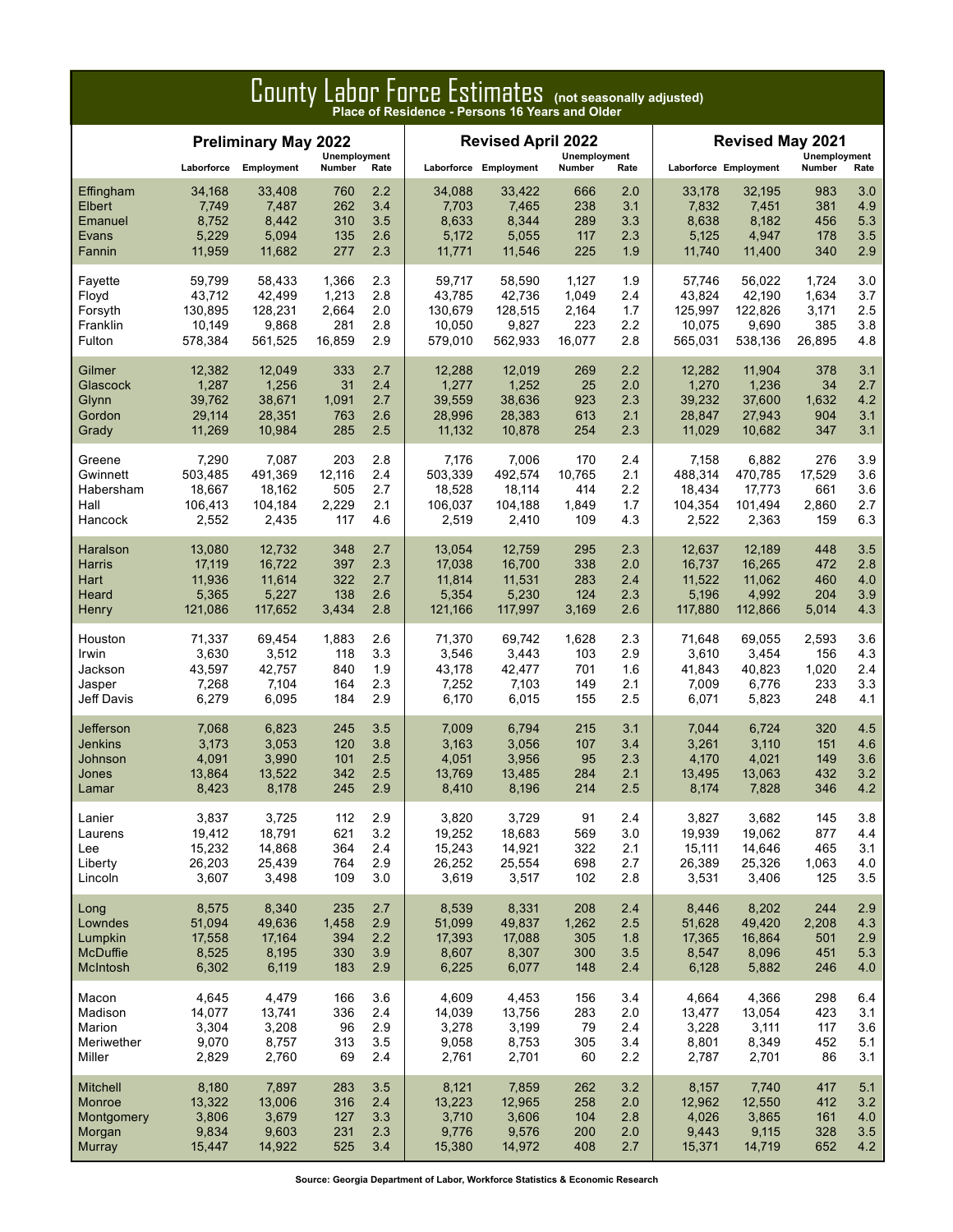|                 | ------<br>of for our countries to the process many aujusted,<br>Place of Residence - Persons 16 Years and Older |                             |                        |      |                           |        |                        |      |                       |                         |                        |      |  |
|-----------------|-----------------------------------------------------------------------------------------------------------------|-----------------------------|------------------------|------|---------------------------|--------|------------------------|------|-----------------------|-------------------------|------------------------|------|--|
|                 |                                                                                                                 | <b>Preliminary May 2022</b> |                        |      | <b>Revised April 2022</b> |        |                        |      |                       | <b>Revised May 2021</b> |                        |      |  |
|                 | Laborforce                                                                                                      | Employment                  | Unemployment<br>Number | Rate | Laborforce Employment     |        | Unemployment<br>Number | Rate | Laborforce Employment |                         | Unemployment<br>Number | Rate |  |
| Muscogee        | 76,563                                                                                                          | 73,714                      | 2,849                  | 3.7  | 76,461                    | 73,766 | 2,695                  | 3.5  | 76,077                | 72,001                  | 4,076                  | 5.4  |  |
| <b>Newton</b>   | 54,500                                                                                                          | 52,890                      | 1,610                  | 3.0  | 54,494                    | 52,995 | 1,499                  | 2.8  | 53,001                | 50,647                  | 2,354                  | 4.4  |  |
| Oconee          | 21,087                                                                                                          | 20,681                      | 406                    | 1.9  | 21,017                    | 20,702 | 315                    | 1.5  | 20,105                | 19,648                  | 457                    | 2.3  |  |
| Oglethorpe      | 7,326                                                                                                           | 7,160                       | 166                    | 2.3  | 7,278                     | 7,144  | 134                    | 1.8  | 6,965                 | 6,766                   | 199                    | 2.9  |  |
| Paulding        | 91,831                                                                                                          | 89,726                      | 2,105                  | 2.3  | 91,762                    | 89,939 | 1,823                  | 2.0  | 88,698                | 85,982                  | 2,716                  | 3.1  |  |
| Peach           | 12,046                                                                                                          | 11,658                      | 388                    | 3.2  | 11,980                    | 11,647 | 333                    | 2.8  | 12.009                | 11,463                  | 546                    | 4.5  |  |
| Pickens         | 15,983                                                                                                          | 15,623                      | 360                    | 2.3  | 15,969                    | 15,663 | 306                    | 1.9  | 15,413                | 14,975                  | 438                    | 2.8  |  |
| Pierce          | 8,646                                                                                                           | 8,429                       | 217                    | 2.5  | 8,482                     | 8,309  | 173                    | 2.0  | 8,633                 | 8,352                   | 281                    | 3.3  |  |
| Pike            | 9,257                                                                                                           | 9,050                       | 207                    | 2.2  | 9,228                     | 9,058  | 170                    | 1.8  | 8,900                 | 8,647                   | 253                    | 2.8  |  |
| Polk            | 18,403                                                                                                          | 17,916                      | 487                    | 2.6  | 18,341                    | 17,933 | 408                    | 2.2  | 18,368                | 17,729                  | 639                    | 3.5  |  |
| Pulaski         | 4,084                                                                                                           | 3,964                       | 120                    | 2.9  | 4,050                     | 3,957  | 93                     | 2.3  | 4,037                 | 3,888                   | 149                    | 3.7  |  |
| Putnam          | 8,750                                                                                                           | 8,477                       | 273                    | 3.1  | 8,661                     | 8,424  | 237                    | 2.7  | 8,622                 | 8,280                   | 342                    | 4.0  |  |
| Quitman         | 761                                                                                                             | 731                         | 30                     | 3.9  | 755                       | 730    | 25                     | 3.3  | 774                   | 733                     | 41                     | 5.3  |  |
| Rabun           | 7,613                                                                                                           | 7,416                       | 197                    | 2.6  | 7,320                     | 7,157  | 163                    | 2.2  | 7,508                 | 7,272                   | 236                    | 3.1  |  |
| Randolph        | 2,418                                                                                                           | 2,323                       | 95                     | 3.9  | 2,388                     | 2,301  | 87                     | 3.6  | 2,355                 | 2,228                   | 127                    | 5.4  |  |
| Richmond        | 83,845                                                                                                          | 80,646                      | 3,199                  | 3.8  | 84.833                    | 81,826 | 3,007                  | 3.5  | 84,320                | 79,834                  | 4,486                  | 5.3  |  |
| Rockdale        | 45,390                                                                                                          | 43,999                      | 1,391                  | 3.1  | 45,451                    | 44,114 | 1,337                  | 2.9  | 44,216                | 42,172                  | 2,044                  | 4.6  |  |
| Schley          | 2,130                                                                                                           | 2,060                       | 70                     | 3.3  | 2.106                     | 2,046  | 60                     | 2.8  | 2,122                 | 2,049                   | 73                     | 3.4  |  |
| Screven         | 5,009                                                                                                           | 4,817                       | 192                    | 3.8  | 5,003                     | 4,828  | 175                    | 3.5  | 5,110                 | 4,820                   | 290                    | 5.7  |  |
| Seminole        | 3,077                                                                                                           | 2,985                       | 92                     | 3.0  | 3,001                     | 2,920  | 81                     | 2.7  | 3,108                 | 2,984                   | 124                    | 4.0  |  |
| Spalding        | 29,484                                                                                                          | 28,614                      | 870                    | 3.0  | 29,453                    | 28,670 | 783                    | 2.7  | 28,749                | 27,397                  | 1,352                  | 4.7  |  |
| Stephens        | 10,410                                                                                                          | 10,095                      | 315                    | 3.0  | 10,326                    | 10,057 | 269                    | 2.6  | 10,476                | 10,002                  | 474                    | 4.5  |  |
| <b>Stewart</b>  | 2,578                                                                                                           | 2,499                       | 79                     | 3.1  | 2,563                     | 2,487  | 76                     | 3.0  | 2,514                 | 2,419                   | 95                     | 3.8  |  |
| Sumter          | 12,145                                                                                                          | 11,686                      | 459                    | 3.8  | 12,014                    | 11,590 | 424                    | 3.5  | 12,294                | 11,604                  | 690                    | 5.6  |  |
| Talbot          | 2,810                                                                                                           | 2,724                       | 86                     | 3.1  | 2,792                     | 2,712  | 80                     | 2.9  | 2,760                 | 2,627                   | 133                    | 4.8  |  |
| Taliaferro      | 537                                                                                                             | 519                         | 18                     | 3.4  | 528                       | 513    | 15                     | 2.8  | 531                   | 502                     | 29                     | 5.5  |  |
| Tattnall        | 9,913                                                                                                           | 9,664                       | 249                    | 2.5  | 9,800                     | 9,577  | 223                    | 2.3  | 9,514                 | 9,215                   | 299                    | 3.1  |  |
| Taylor          | 2,893                                                                                                           | 2,784                       | 109                    | 3.8  | 2,859                     | 2,759  | 100                    | 3.5  | 2,995                 | 2,827                   | 168                    | 5.6  |  |
| Telfair         | 3,686                                                                                                           | 3,494                       | 192                    | 5.2  | 3,655                     | 3,487  | 168                    | 4.6  | 3,706                 | 3,440                   | 266                    | 7.2  |  |
| Terrell         | 3,548                                                                                                           | 3,397                       | 151                    | 4.3  | 3,555                     | 3,401  | 154                    | 4.3  | 3,541                 | 3,332                   | 209                    | 5.9  |  |
| Thomas          | 17,451                                                                                                          | 16,908                      | 543                    | 3.1  | 17,428                    | 16,961 | 467                    | 2.7  | 17.463                | 16,710                  | 753                    | 4.3  |  |
| Tift            | 21,502                                                                                                          | 20,997                      | 505                    | 2.3  | 21,201                    | 20,757 | 444                    | 2.1  | 21,167                | 20,420                  | 747                    | 3.5  |  |
| Toombs          | 11,959                                                                                                          | 11,569                      | 390                    | 3.3  | 11,688                    | 11,345 | 343                    | 2.9  | 12,641                | 12,131                  | 510                    | 4.0  |  |
| <b>Towns</b>    | 4,174                                                                                                           | 4,029                       | 145                    | 3.5  | 4,083                     | 3,969  | 114                    | 2.8  | 3,985                 | 3,829                   | 156                    | 3.9  |  |
| <b>Treutlen</b> | 2,609                                                                                                           | 2,522                       | 87                     | 3.3  | 2,581                     | 2,510  | 71                     | 2.8  | 2,650                 | 2,537                   | 113                    | 4.3  |  |
| Troup           | 37,359                                                                                                          | 36,379                      | 980                    | 2.6  | 37,041                    | 36,128 | 913                    | 2.5  | 37,482                | 35,825                  | 1,657                  | 4.4  |  |
| Turner          | 3,273                                                                                                           | 3,148                       | 125                    | 3.8  | 3,228                     | 3,106  | 122                    | 3.8  | 3,256                 | 3,043                   | 213                    | 6.5  |  |
| Twiggs          | 2,826                                                                                                           | 2,718                       | 108                    | 3.8  | 2,818                     | 2,714  | 104                    | 3.7  | 2,780                 | 2,635                   | 145                    | 5.2  |  |
| Union           | 11,447                                                                                                          | 11,188                      | 259                    | 2.3  | 11,173                    | 10,964 | 209                    | 1.9  | 11,053                | 10,728                  | 325                    | 2.9  |  |
| Upson           | 11,741                                                                                                          | 11,428                      | 313                    | 2.7  | 11,650                    | 11,380 | 270                    | 2.3  | 11,494                | 11,021                  | 473                    | 4.1  |  |
| Walker          | 31,328                                                                                                          | 30,547                      | 781                    | 2.5  | 31,279                    | 30,609 | 670                    | 2.1  | 31,148                | 30,168                  | 980                    | 3.1  |  |
| Walton          | 48,237                                                                                                          | 47,057                      | 1,180                  | 2.4  | 48,168                    | 47,164 | 1,004                  | 2.1  | 46,614                | 45,084                  | 1,530                  | 3.3  |  |
| Ware            | 15,336                                                                                                          | 14,936                      | 400                    | 2.6  | 15,080                    | 14,735 | 345                    | 2.3  | 15,437                | 14,850                  | 587                    | 3.8  |  |
| Warren          | 2,651                                                                                                           | 2,565                       | 86                     | 3.2  | 2,656                     | 2,585  | 71                     | 2.7  | 2,679                 | 2,551                   | 128                    | 4.8  |  |
| Washington      | 6,681                                                                                                           | 6,432                       | 249                    | 3.7  | 6,638                     | 6,414  | 224                    | 3.4  | 6,932                 | 6,588                   | 344                    | 5.0  |  |
| Wayne           | 11,992                                                                                                          | 11,663                      | 329                    | 2.7  | 11,851                    | 11,568 | 283                    | 2.4  | 11,935                | 11,492                  | 443                    | 3.7  |  |
| Webster         | 989                                                                                                             | 956                         | 33                     | 3.3  | 988                       | 960    | 28                     | 2.8  | 970                   | 925                     | 45                     | 4.6  |  |
| Wheeler         | 1,669                                                                                                           | 1,595                       | 74                     | 4.4  | 1,626                     | 1,565  | 61                     | 3.8  | 1,641                 | 1,548                   | 93                     | 5.7  |  |
| White           | 16,606                                                                                                          | 16,262                      | 344                    | 2.1  | 16,408                    | 16,128 | 280                    | 1.7  | 16,548                | 16,126                  | 422                    | 2.6  |  |
| Whitfield       | 43,367                                                                                                          | 41,848                      | 1,519                  | 3.5  | 43,163                    | 42,054 | 1,109                  | 2.6  | 43,073                | 41,411                  | 1,662                  | 3.9  |  |
| Wilcox          | 2,775                                                                                                           | 2,685                       | 90                     | 3.2  | 2,731                     | 2,652  | 79                     | 2.9  | 2,753                 | 2,620                   | 133                    | 4.8  |  |
| Wilkes          | 3,721                                                                                                           | 3,587                       | 134                    | 3.6  | 3,652                     | 3,529  | 123                    | 3.4  | 3,609                 | 3,446                   | 163                    | 4.5  |  |
| Wilkinson       | 3,652                                                                                                           | 3,537                       | 115                    | 3.1  | 3,600                     | 3,503  | 97                     | 2.7  | 3,671                 | 3,515                   | 156                    | 4.2  |  |
| Worth           | 8,935                                                                                                           | 8,701                       | 234                    | 2.6  | 8,905                     | 8,694  | 211                    | 2.4  | 8,857                 | 8,499                   | 358                    | 4.0  |  |

# County Labor Force Estimates **(not seasonally adjusted)**